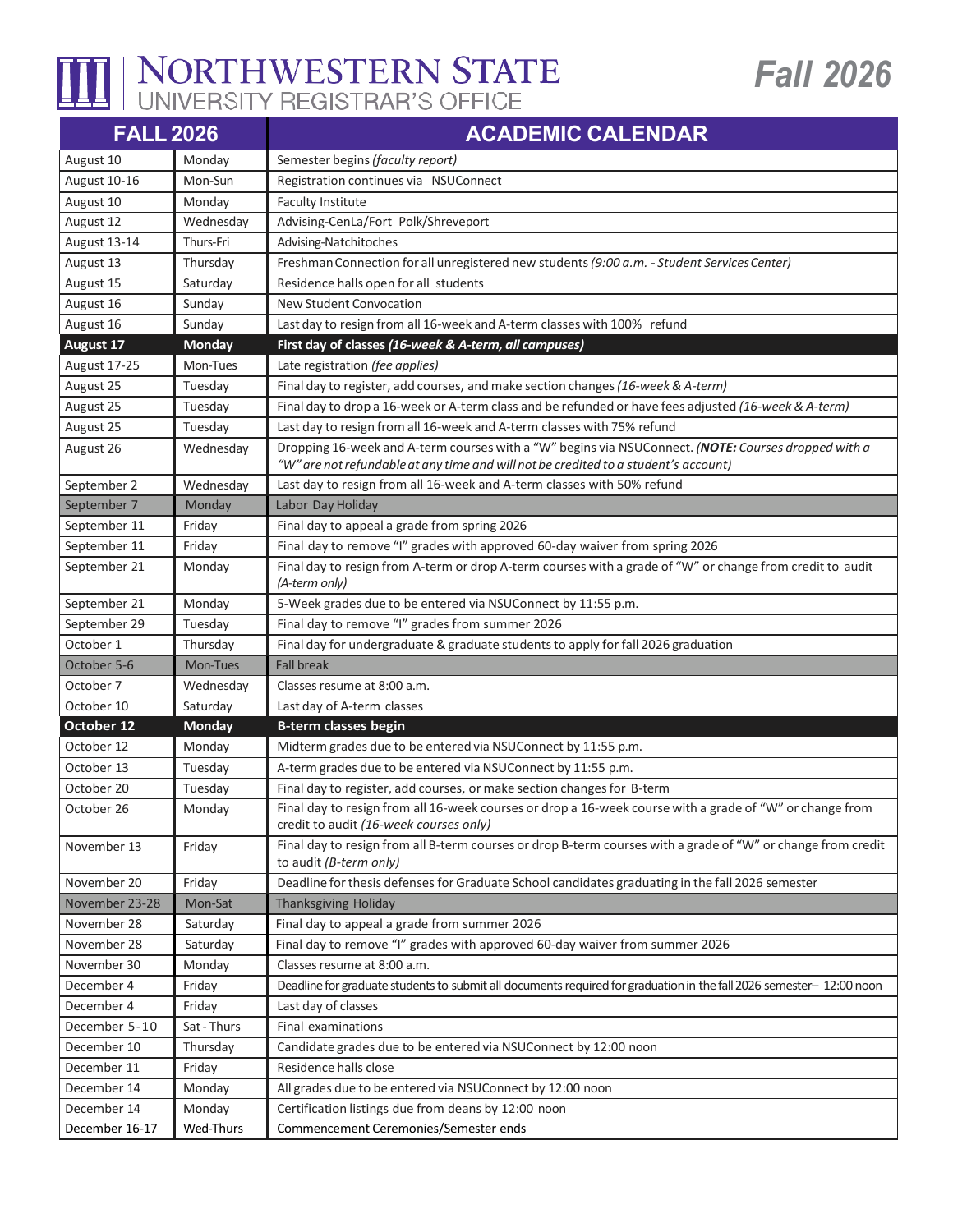

## THE NORTHWESTERN STATE

| <b>FALL 2026</b>    |               | <b>1ST 8-WEEK SESSION (A-TERM)</b>                                                                                                                                                         |
|---------------------|---------------|--------------------------------------------------------------------------------------------------------------------------------------------------------------------------------------------|
| August 10           | Mondav        | Semester begins (faculty report)                                                                                                                                                           |
| August 10-16        | Mon-Sun       | Registration continues via NSUConnect                                                                                                                                                      |
| August 16           | Sunday        | Last day to resign from all A-term classes with 100% refund (NOTE: For students enrolled in A-term only)                                                                                   |
| August 17           | <b>Monday</b> | First day of classes (16-week & A-term, all campuses)                                                                                                                                      |
| <b>August 17-25</b> | Mon-Tues      | Late registration for A-term (fee applies)                                                                                                                                                 |
| August 25           | Tuesday       | Final day to register, add courses, and make section changes (16-week & A-term)                                                                                                            |
| August 25           | Tuesday       | Final day to drop a 16-week or A-term class and be refunded or have fees adjusted (16-week & A-term)                                                                                       |
| August 25           | Tuesday       | Last day to resign from all A-term classes with 75% refund (NOTE: For students enrolled in A-term only)                                                                                    |
| August 26           | Wednesday     | Dropping 16-week and A-term courses with a "W" begins via NSUConnect. (NOTE: Courses dropped with a<br>"W" are not refundable at any time and will not be credited to a student's account) |
| September 2         | Wednesday     | Last day to resign from all A-term classes wit 50% refund (NOTE: For students enrolled in A-term only)                                                                                     |
| September 7         | Monday        | Labor Day Holiday                                                                                                                                                                          |
| September 21        | Monday        | Final day to resign from all A-term courses or drop A-term courses with a grade of "W" or change from credit<br>to audit (A-term only)                                                     |
| October 5-6         | Mon-Tues      | <b>Fall break</b>                                                                                                                                                                          |
| October 7           | Wednesday     | Classes resume at 8:00 a.m.                                                                                                                                                                |
| October 10          | Saturday      | Last day of A-term classes                                                                                                                                                                 |
| October 13          | Tuesday       | All A-term grades due to be entered via NSUConnect by 11:55 p.m.                                                                                                                           |

**Fall 2026**